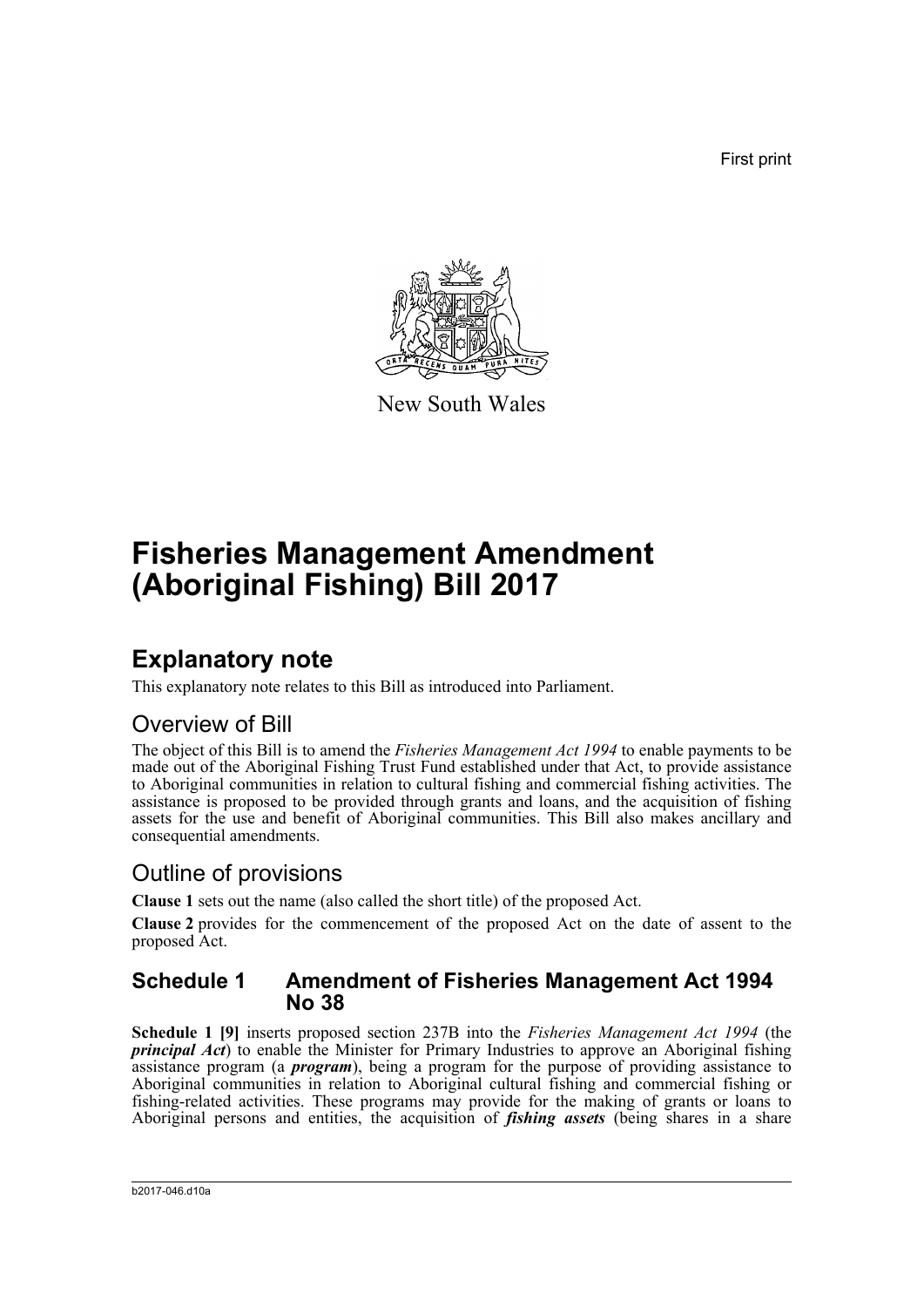management fishery, operational items or operating equipment necessary to the function of fishing operations, and any other thing the regulations may prescribe) by the Minister for the benefit of Aboriginal communities and access to, or the use of, those fishing assets by Aboriginal persons and entities. The Minister is to obtain and have regard to the advice or recommendations of any relevant advisory council on Aboriginal fishing before approving a program.

Assistance provided under a program may be subject to such terms and conditions as the Minister thinks fit. Loans may be subject to interest or interest free, and may be secured or unsecured. **Schedule 1 [9]** inserts proposed section 237C to enable the Rural Assistance Authority, constituted under the *Rural Assistance Act 1989*, to enter into loans under a program on behalf of the Minister, and to administer loans under a program, if so authorised by the Minister.

Fishing assets acquired under a program are to be held by the Fisheries Administration Ministerial Corporation (the *FAMC*), constituted under the principal Act. **Schedule 1 [2]** makes an ancillary amendment to confer on the FAMC the proposed functions of the Minister in relation to fishing assets. Access to, or the use of, fishing assets acquired under a program may be subject to the payment of a fee.

**Schedule 1 [9]** inserts proposed section 237D to provide for various exemptions relating to the FAMC as the holder of shares in a share management fishery under a program. The proposed section disapplies a provision in the principal Act for forfeiture of shares for certain offences, in relation to shares so held by the FAMC. The proposed section also exempts the FAMC from liability as a shareholder for certain contraventions of management plans by persons it may nominate under the principal Act to take fish on its behalf in the fishery in which it holds shares, from liability to pay to the Secretary of the Department of Industry (the *Secretary*) the value of any fish caught by a person so nominated in excess of its shareholder allocation and from liability as a shareholder to pay any community contribution or management charge.

**Schedule 1 [6]** expressly authorises payments to be made out of the Aboriginal Fishing Trust Fund (the *Fund*) for the costs of providing a program.

**Schedule 1 [3]** (in relation to proposed paragraphs (a1)–(a4)) makes a consequential amendment to require payment into the Fund of certain money received or recovered under a program (including in respect of loans and grants, and the proceeds of any sale of, or fees for access to or use of, a fishing asset).

**Schedule 1 [3]** (in relation to proposed paragraph (a5)), **[4] and [5]** clarify and broaden the scope of payments that may be made into the Fund by expressly including any money advanced by the Treasurer, any grant or donation of money, and any money appropriated by the Parliament of the Commonwealth, for the purposes of the Fund.

**Schedule 1 [1] and [8]** make consequential amendments to cross-reference definitions.

**Schedule 1 [7]** makes a consequential amendment to broaden the type of advisory council that the Minister is to consult (if relevant) in connection with expenditure from the Fund.

**Schedule 1 [10]** makes a consequential amendment to broaden the scope of an existing provision to enable the Secretary to recover money due or payable under the principal Act as a debt due to the Crown.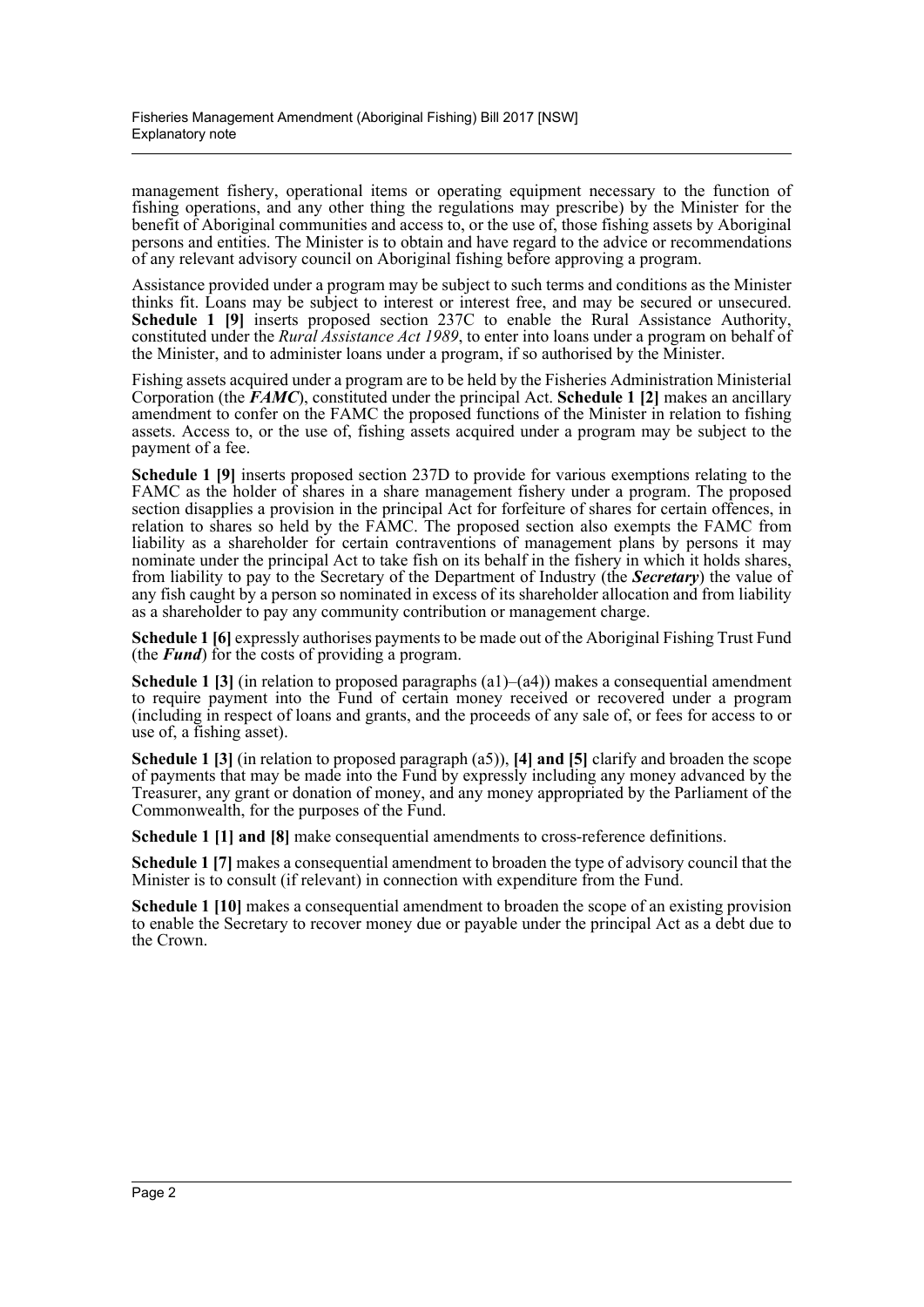First print



New South Wales

# **Fisheries Management Amendment (Aboriginal Fishing) Bill 2017**

## **Contents**

|                   |             |                                                  | Page |
|-------------------|-------------|--------------------------------------------------|------|
|                   | $\mathbf 1$ | Name of Act                                      |      |
|                   | 2           | Commencement                                     |      |
| <b>Schedule 1</b> |             | Amendment of Fisheries Management Act 1994 No 38 | 3    |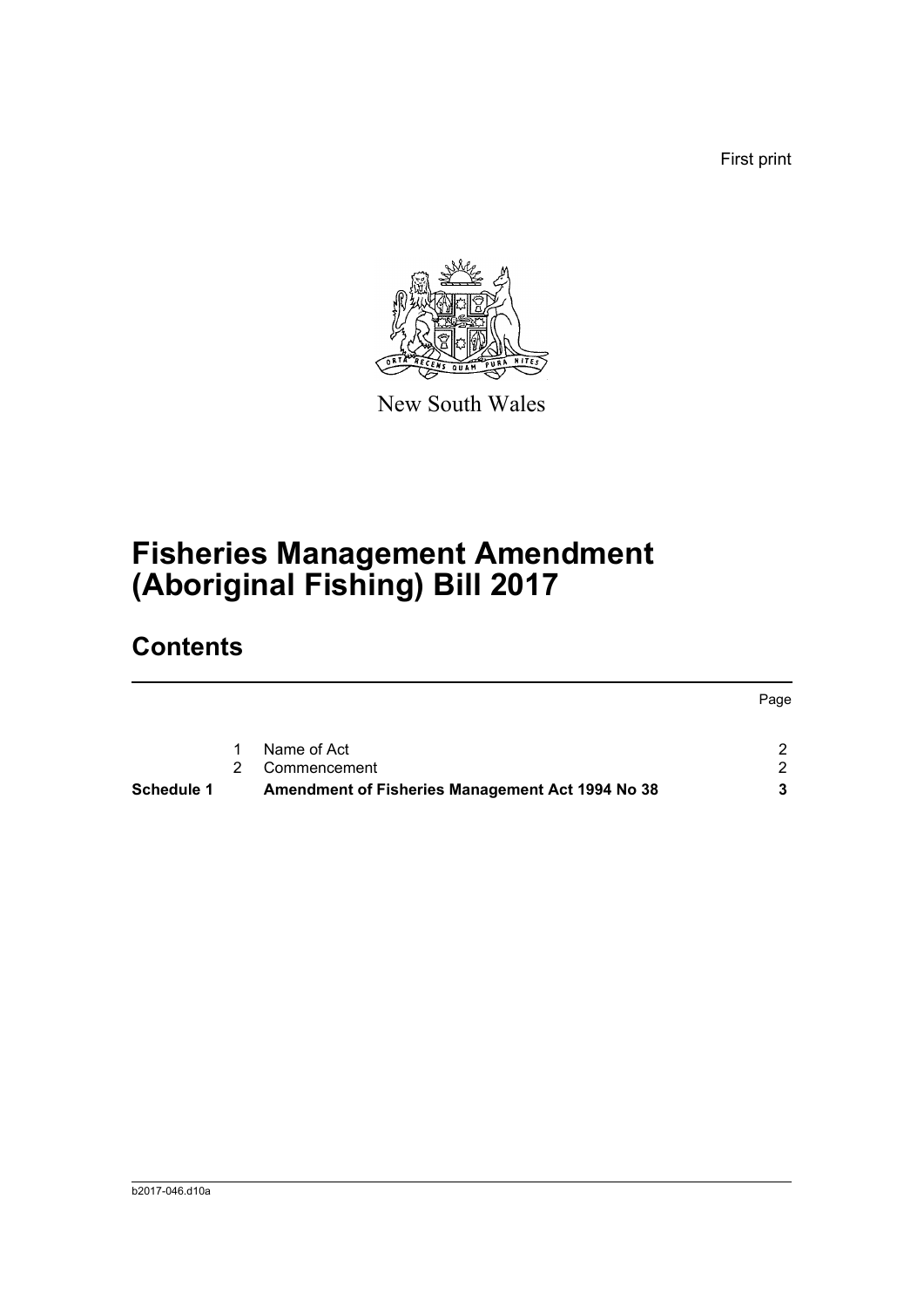

New South Wales

# **Fisheries Management Amendment (Aboriginal Fishing) Bill 2017**

No , 2017

#### **A Bill for**

An Act to amend the *Fisheries Management Act 1994* in relation to the use of the Aboriginal Fishing Trust Fund; and for related purposes.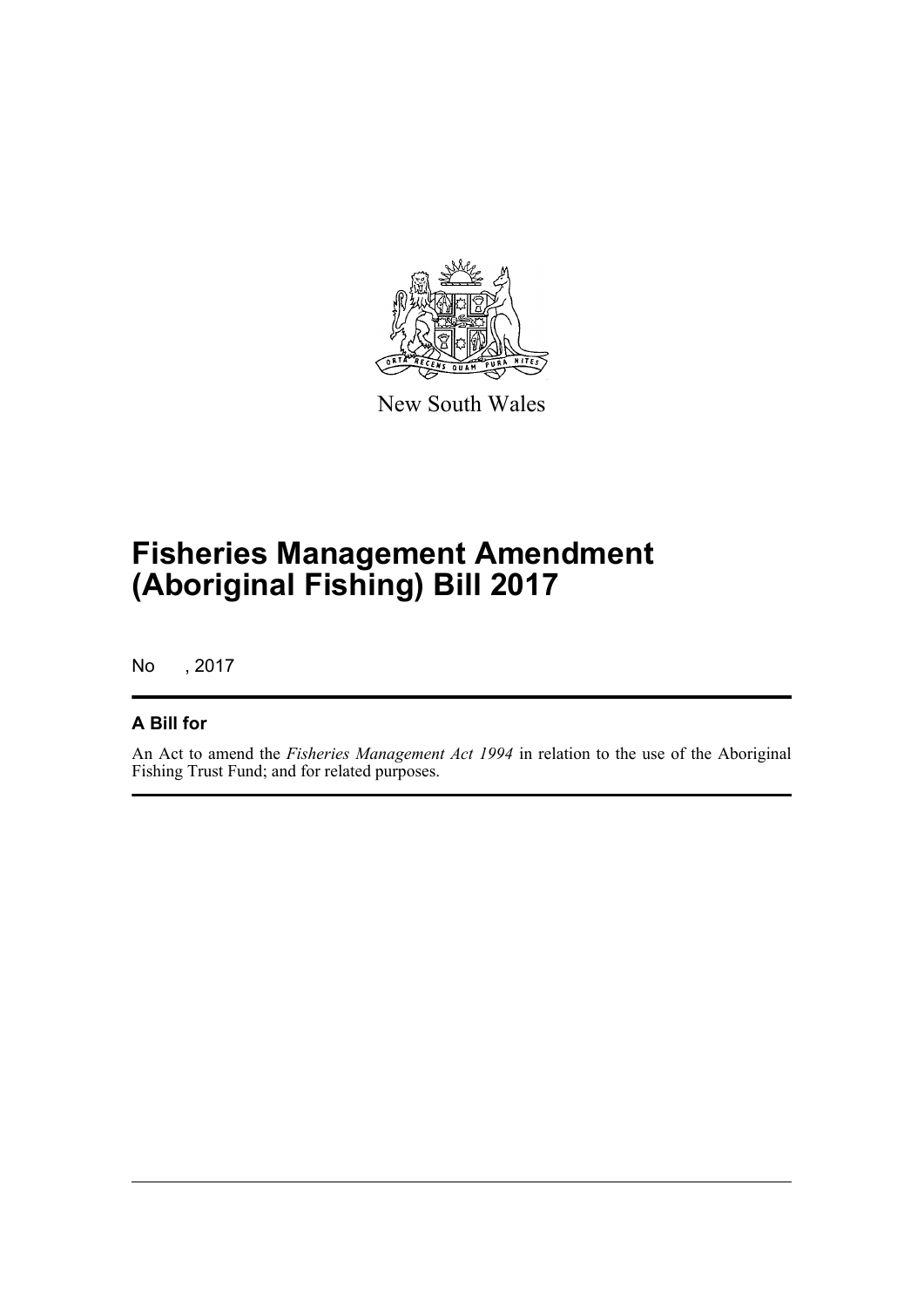<span id="page-4-1"></span><span id="page-4-0"></span>

| The Legislature of New South Wales enacts: |                                                                               |                |
|--------------------------------------------|-------------------------------------------------------------------------------|----------------|
|                                            | Name of Act                                                                   | 2              |
|                                            | This Act is the Fisheries Management Amendment (Aboriginal Fishing) Act 2017. | 3              |
|                                            | <b>Commencement</b>                                                           | $\overline{4}$ |
|                                            | This Act commences on the date of assent to this Act.                         |                |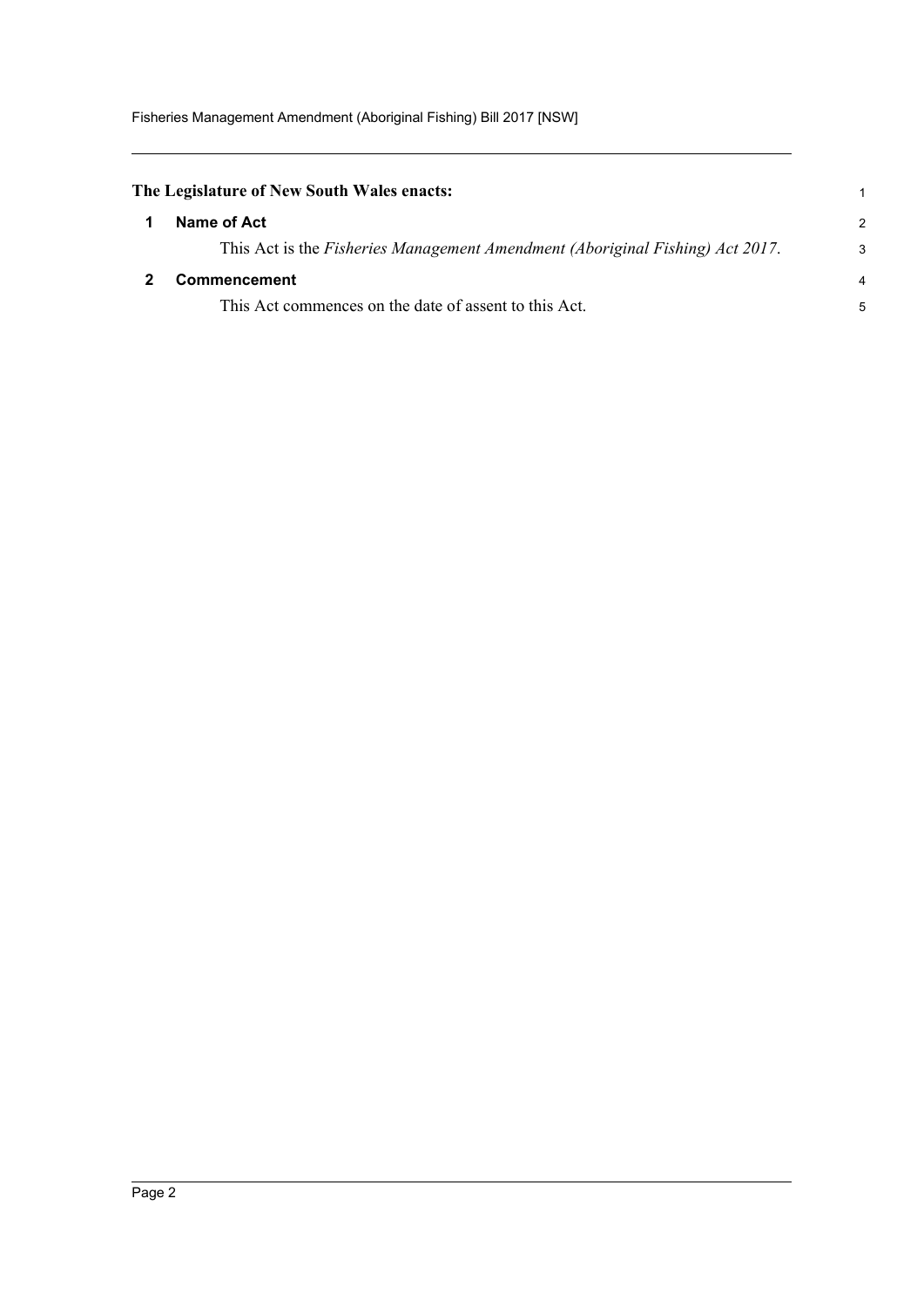<span id="page-5-0"></span>

|                                   | <b>Schedule 1</b>                                       |                                     | <b>Amendment of Fisheries Management Act 1994</b><br><b>No 38</b>                                                                                                                                                                                   | $\mathbf{1}$<br>$\overline{2}$ |  |  |  |
|-----------------------------------|---------------------------------------------------------|-------------------------------------|-----------------------------------------------------------------------------------------------------------------------------------------------------------------------------------------------------------------------------------------------------|--------------------------------|--|--|--|
| [1]                               | <b>Section 4 Definitions</b>                            |                                     |                                                                                                                                                                                                                                                     | 3                              |  |  |  |
|                                   | Insert in alphabetical order in section $4(1)$ :        |                                     |                                                                                                                                                                                                                                                     |                                |  |  |  |
|                                   | Aboriginal fishing assistance program—see section 237B. |                                     |                                                                                                                                                                                                                                                     |                                |  |  |  |
| [2]                               |                                                         |                                     | <b>Section 222B Fisheries Administration Ministerial Corporation</b>                                                                                                                                                                                | 6                              |  |  |  |
|                                   |                                                         | Insert after section $222B(1)(d)$ : |                                                                                                                                                                                                                                                     |                                |  |  |  |
|                                   |                                                         | (e)                                 | section 237B $(4)$ (b) and (c) and $(9)$ (power of Minister to acquire and<br>deal with fishing assets, and enter into contracts or other arrangements,<br>in connection with Aboriginal fishing assistance programs).                              | 8<br>9<br>10                   |  |  |  |
| $[3]$                             |                                                         |                                     | <b>Section 237A Aboriginal Fishing Trust Fund</b>                                                                                                                                                                                                   | 11                             |  |  |  |
|                                   |                                                         |                                     | Insert after section $237A(1)(a)$ :                                                                                                                                                                                                                 | 12                             |  |  |  |
|                                   |                                                         | (a1)                                | any loan repayments, interest or other amounts payable or recovered in<br>respect of loans under an Aboriginal fishing assistance program, and                                                                                                      | 13<br>14                       |  |  |  |
|                                   |                                                         | (a2)                                | any repayment of the whole or any part of grants, or other amounts<br>recovered in respect of grants, under an Aboriginal fishing assistance<br>program, and                                                                                        | 15<br>16<br>17                 |  |  |  |
|                                   |                                                         | (a3)                                | any fees or other amounts payable or recovered for access to or the use<br>of fishing assets under an Aboriginal fishing assistance program<br>(including any amounts payable under any contract or other agreement<br>for that access or use), and | 18<br>19<br>20<br>21           |  |  |  |
|                                   |                                                         | (a4)                                | the proceeds of the sale of any fishing assets acquired under an<br>Aboriginal fishing assistance program (less any reasonable costs<br>incurred in selling the assets), and                                                                        | 22<br>23<br>24                 |  |  |  |
|                                   |                                                         | (a5)                                | any money advanced by the Treasurer for the Fund, and                                                                                                                                                                                               | 25                             |  |  |  |
| [4]                               | Section 237A (1) (b)                                    |                                     |                                                                                                                                                                                                                                                     |                                |  |  |  |
|                                   | Insert "grant, donation," after "any".                  |                                     |                                                                                                                                                                                                                                                     |                                |  |  |  |
| [5]                               | Section 237A (1) (c)                                    |                                     |                                                                                                                                                                                                                                                     | 28                             |  |  |  |
|                                   |                                                         |                                     | Insert "or by the Parliament of the Commonwealth" after "Parliament".                                                                                                                                                                               | 29                             |  |  |  |
| Section 237A (2A) and (2B)<br>[6] |                                                         |                                     |                                                                                                                                                                                                                                                     | 30                             |  |  |  |
|                                   | Insert after section 237A (2):                          |                                     |                                                                                                                                                                                                                                                     | 31                             |  |  |  |
|                                   | (2A)                                                    |                                     | Without limiting subsection (2), there may be paid out of that Fund the costs<br>of providing an Aboriginal fishing assistance program.                                                                                                             | 32<br>33                       |  |  |  |
|                                   | (2B)                                                    |                                     | The costs of providing an Aboriginal fishing assistance program include the<br>following (if applicable):                                                                                                                                           | 34<br>35                       |  |  |  |
|                                   |                                                         | (a)                                 | amounts paid by way of grants or loans under the program,                                                                                                                                                                                           | 36                             |  |  |  |
|                                   |                                                         | (b)                                 | the costs incurred in acquiring fishing assets under the program,                                                                                                                                                                                   | 37                             |  |  |  |
|                                   |                                                         | (c)                                 | administrative costs incurred in the operation of the program.                                                                                                                                                                                      | 38                             |  |  |  |
| $[7]$                             | <b>Section 237A (3)</b>                                 |                                     |                                                                                                                                                                                                                                                     |                                |  |  |  |
|                                   | Omit "cultural".                                        |                                     |                                                                                                                                                                                                                                                     |                                |  |  |  |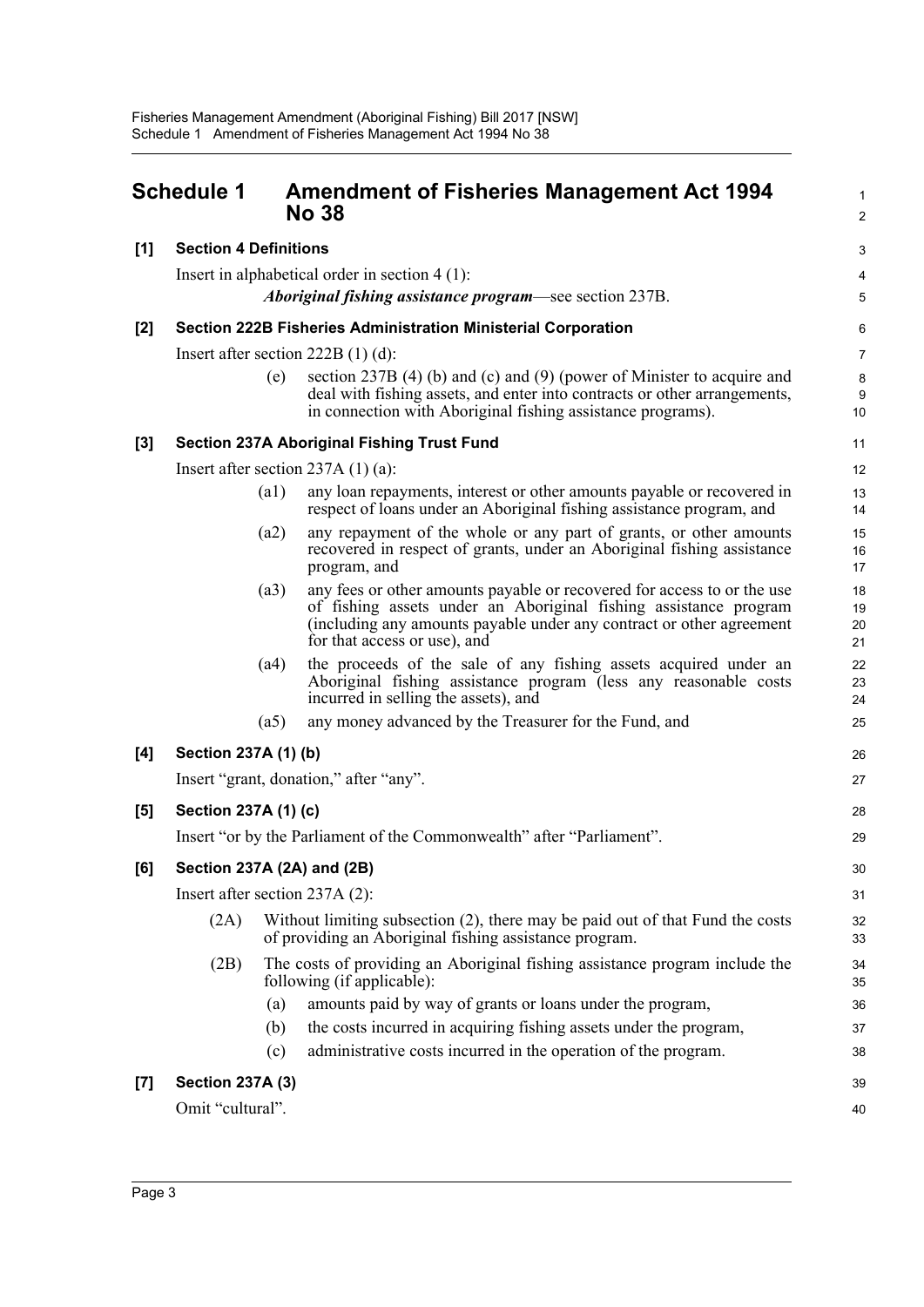| [8] |                                | <b>Section 237A (4)</b> |                                        |                                                                                                                                                                                                                                                                                                                                    | 1                       |  |  |
|-----|--------------------------------|-------------------------|----------------------------------------|------------------------------------------------------------------------------------------------------------------------------------------------------------------------------------------------------------------------------------------------------------------------------------------------------------------------------------|-------------------------|--|--|
|     | Insert after section 237A (3): |                         |                                        |                                                                                                                                                                                                                                                                                                                                    | $\overline{\mathbf{c}}$ |  |  |
|     |                                | (4)                     |                                        | In this section:                                                                                                                                                                                                                                                                                                                   | 3                       |  |  |
|     |                                |                         |                                        | <i>fishing assets</i> has the meaning given by section 237B.                                                                                                                                                                                                                                                                       | 4                       |  |  |
| [9] | Sections 237B-237D             |                         |                                        |                                                                                                                                                                                                                                                                                                                                    |                         |  |  |
|     | Insert after section 237A:     |                         |                                        |                                                                                                                                                                                                                                                                                                                                    |                         |  |  |
|     | 237B                           |                         | Aboriginal fishing assistance programs |                                                                                                                                                                                                                                                                                                                                    |                         |  |  |
|     |                                | (1)                     |                                        | The Minister may approve one or more programs (an <i>Aboriginal fishing</i><br><i>assistance program</i> ) for the purpose of providing assistance to Aboriginal<br>communities in relation to either or both of the following:                                                                                                    | 8<br>$9\,$<br>10        |  |  |
|     |                                |                         | (a)                                    | Aboriginal cultural fishing,                                                                                                                                                                                                                                                                                                       | 11                      |  |  |
|     |                                |                         | (b)                                    | fishing or fishing-related activities for a commercial purpose<br><i>(commercial fishing activities).</i>                                                                                                                                                                                                                          | 12<br>13                |  |  |
|     |                                | (2)                     |                                        | An Aboriginal fishing assistance program may include provision for any or all<br>of the following:                                                                                                                                                                                                                                 | 14<br>15                |  |  |
|     |                                |                         | (a)                                    | the making of grants or loans to Aboriginal persons, Aboriginal entities<br>or persons acting on behalf of Aboriginal entities, for the purpose of<br>Aboriginal cultural fishing or commercial fishing activities,                                                                                                                | 16<br>17<br>18          |  |  |
|     |                                |                         | (b)                                    | the acquisition of fishing assets by the Minister, for the purpose of<br>benefiting Aboriginal communities,                                                                                                                                                                                                                        | 19<br>20                |  |  |
|     |                                |                         | (c)                                    | access to, or the use of, those fishing assets by Aboriginal persons or<br>Aboriginal entities.                                                                                                                                                                                                                                    | 21<br>22                |  |  |
|     |                                |                         |                                        | Note. Section 28 of the Public Authorities (Financial Arrangements) Act 1987 provides<br>that Part 3 of that Act (which regulates the investment of money by public authorities)<br>does not affect any statutory power to make grants, loans or other forms of financial<br>assistance that are not in the nature of investments. | 23<br>24<br>25<br>26    |  |  |
|     |                                | (3)                     |                                        | The Minister is to obtain and have regard to the advice or recommendations of<br>any relevant advisory council on Aboriginal fishing before approving an<br>Aboriginal fishing assistance program.                                                                                                                                 | 27<br>28<br>29          |  |  |
|     |                                | (4)                     |                                        | The Minister may, for the purpose of giving effect to an Aboriginal fishing<br>assistance program:                                                                                                                                                                                                                                 | 30<br>31                |  |  |
|     |                                |                         | (a)                                    | grant or lend money to an Aboriginal person, Aboriginal entity or<br>person acting on behalf of an Aboriginal entity, or                                                                                                                                                                                                           | 32<br>33                |  |  |
|     |                                |                         | (b)                                    | acquire fishing assets, or                                                                                                                                                                                                                                                                                                         | 34                      |  |  |
|     |                                |                         | (c)                                    | enter into a contract or other arrangement with an Aboriginal person,<br>Aboriginal entity or person acting on behalf of an Aboriginal entity.                                                                                                                                                                                     | 35<br>36                |  |  |
|     |                                | (5)                     |                                        | Assistance granted under an Aboriginal fishing assistance program may be<br>subject to such terms and conditions as the Minister thinks fit.                                                                                                                                                                                       | 37<br>38                |  |  |
|     |                                | (6)                     |                                        | Loans granted under an Aboriginal fishing assistance program may be subject<br>to interest or interest free, and may be secured or unsecured.                                                                                                                                                                                      | 39<br>40                |  |  |
|     |                                | (7)                     |                                        | Fishing assets acquired under an Aboriginal fishing assistance program are to<br>be held by the Fisheries Administration Ministerial Corporation.                                                                                                                                                                                  | 41<br>42                |  |  |
|     |                                | (8)                     |                                        | Access to, or the use of, fishing assets under an Aboriginal fishing assistance<br>program may be subject to the payment of a fee or otherwise.                                                                                                                                                                                    | 43<br>44                |  |  |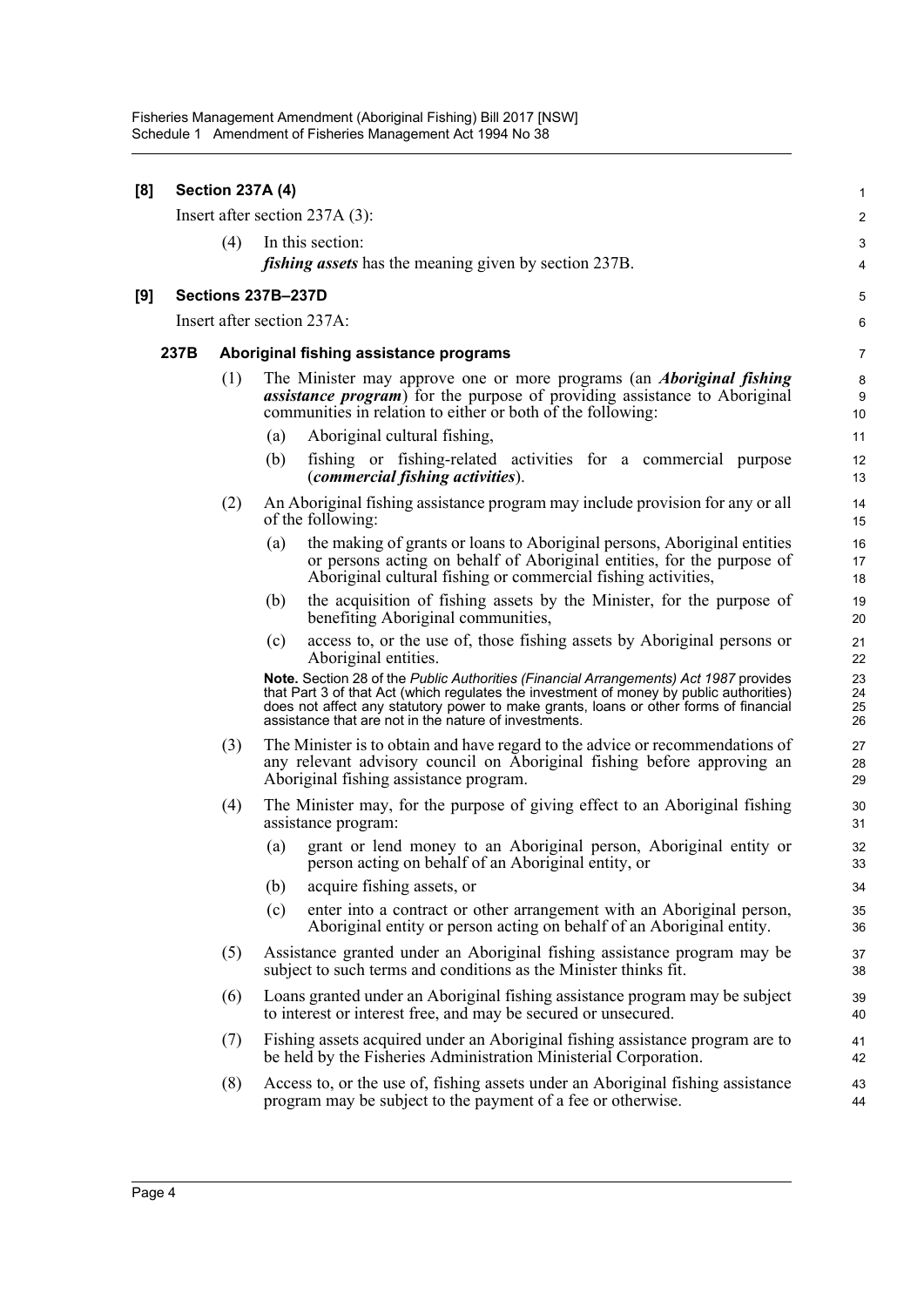(9) The Minister may sell any fishing asset held by the Fisheries Administration 1 Ministerial Corporation under an Aboriginal fishing assistance program and exercise any other functions of the owner of a fishing asset. 3

2

5

9

14

36 35

41 40 39

44

47

- (10) The regulations may make further provision for Aboriginal fishing assistance 4 programs, including by providing for application and assessment processes in relation to a program.
- (11) In this section: 7

*Aboriginal entity* means any partnership, trust, corporation, joint venture,  $\frac{8}{3}$ syndicate or other body (whether or not incorporated) owned, managed or operated by Aboriginal persons. 10

*fishing assets* means the following: 11

- (a) shares in a share management fishery, 12
- (b) any operational items or operating equipment necessary to the function 13 of fishing operations (for example, fishing vessels, fishing gear or hatchery infrastructure), 15
- (c) any other thing prescribed by the regulations as being included in this 16 definition. 17

#### **237C Rural Assistance Authority may administer Aboriginal fishing assistance** 18 **program** 19

- (1) The Minister may authorise the Rural Assistance Authority (the *Authority*): 20
	- (a) to enter into a loan or other contract under an Aboriginal fishing 21 assistance program on behalf of the Minister, and 22
	- (b) to administer any loan or other contract entered into under an 23 Aboriginal fishing assistance program. 24
- (2) The Authority is subject to the control and direction of the Minister in the 25 exercise of any functions conferred on it by or under this section. 26
- (3) Subject to subsection (2): 27
	- (a) the Authority may exercise in relation to a loan or other contract entered 28 into under an Aboriginal fishing assistance program any function that the Authority has under section 35 of the *Rural Assistance Act 1989* in relation to assistance granted by it (as if a loan granted under the Aboriginal fishing assistance program were assistance granted by the Authority under that Act), and 33
	- (b) section 44 of the *Rural Assistance Act 1989* applies to assistance 34 granted under an Aboriginal fishing assistance program as if applications for loans under an Aboriginal fishing assistance program were made to the Authority, and 37
	- (c) section 46 of the *Rural Assistance Act 1989* applies to loans granted 38 under an Aboriginal fishing assistance program as if they were assistance granted under a program under that Act and as if statements made to the Minister in connection with loans were statements made to the Authority. 42
- (4) The regulations may apply, with or without modification, any other provisions 43 of the *Rural Assistance Act 1989* to or in respect of an Aboriginal fishing assistance program administered wholly or partly by the Authority. 45
- (5) All money received or recovered by or on account of the Authority under an  $46$ Aboriginal fishing assistance program is to be paid into the Aboriginal Fishing Trust Fund, despite Part 5 of the *Rural Assistance Act 1989*. 48